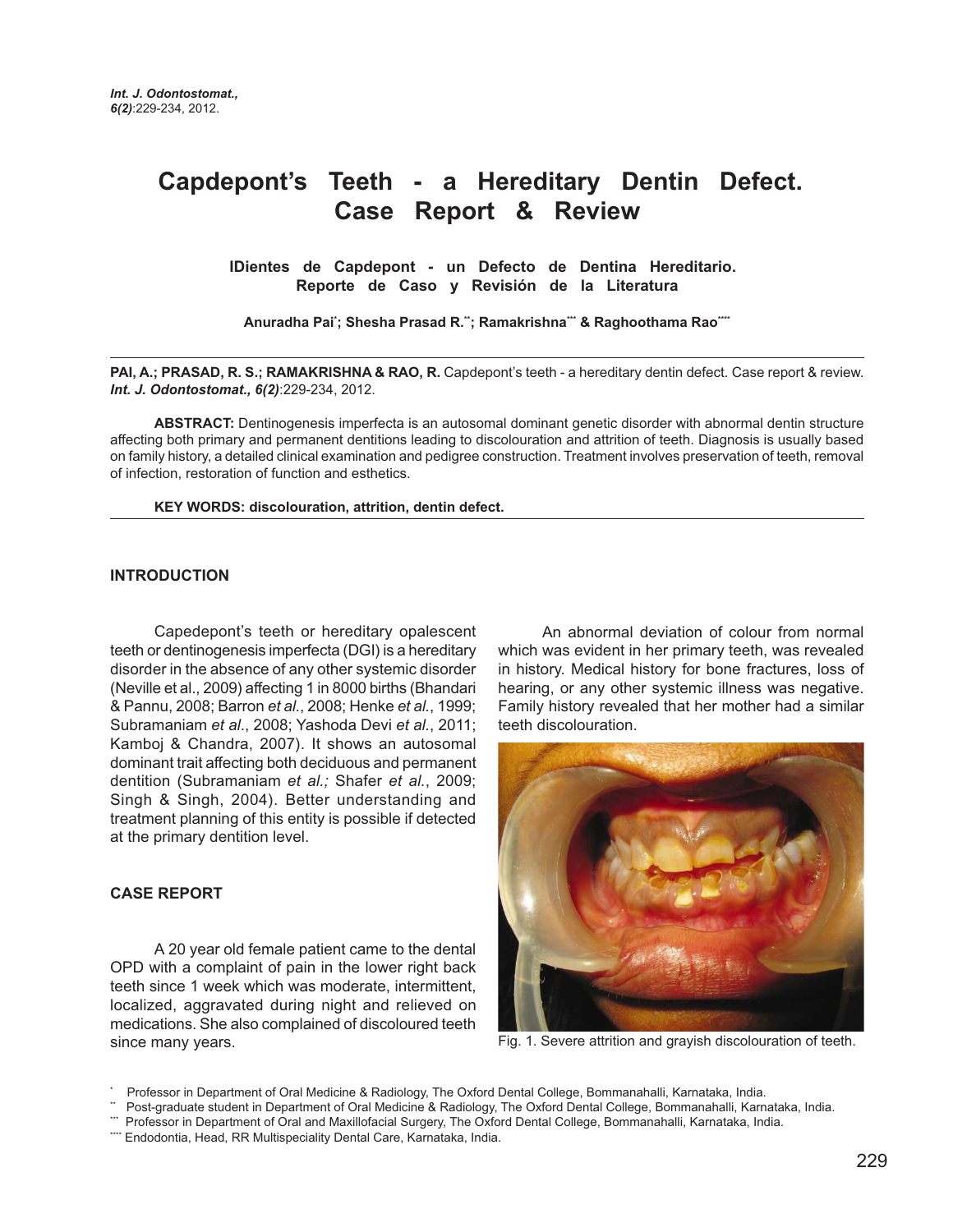Intraorally 46, 37, 16, 26 were grossly attrited. 21, 22 showed attrition. Loss of tooth structure till the gingival level was seen in 41, 42, 31, 32, 33. Generalized grayish discolouration was evident (Fig. 1).

Intra oral periapical radiograph in relation to 46 revealed loss of coronal structure involving the pulp with ill defined radiolucency in the periapical region (Fig. 2).

OPG revealed loss of coronal structure with periapical pathology in relation to 16, 26, 31, 32, 33, 41, 42, 37, 46 and 47, partial or complete obliteration of root canals, marked cervical constriction of most of the teeth (Fig. 3).



Fig. 2. IOPAR of 46 revealing periapical infection.

 Based on the above findings a diagnosis of dentinogenisis imperfecta type II (Shields classification) was considered. Amelogenesis imperfecta was considered as the differential diagnosis.

 Extracted 46 was sent for histopatholgical analysis which confirmed the diagnosis of dentinogenesis imperfecta (Figs. 4a and 4b).

#### **Treatment**

Teeth 11 to 15, 21 to 25, 32, 33, 34, 35 and 42, 44 and 45 were endodontically treated and fiber posts were placed and core build up were performed (Figs. 5 and 6). Teeth 16, 26, 37, 31, 41, 46 and 47 were extracted. Fixed partial dentures were planned in upper and lower arches to protect the existing teeth and rehabilitate the missing teeth (Fig. 7).

### **DISCUSSION**

A hereditary developmental disturbance of dentin in the absence of any other systemic disorder is termed as dentinogenesis imperfecta (Neville et al.). It is a localized mesodermal defect which may affect both primary and permanent dentitions (Bhandari & Pannu; Barron et al.; Subramaniam et al.; Yashoda Devi et al.; Kamboj & Chandra) (as in this case).



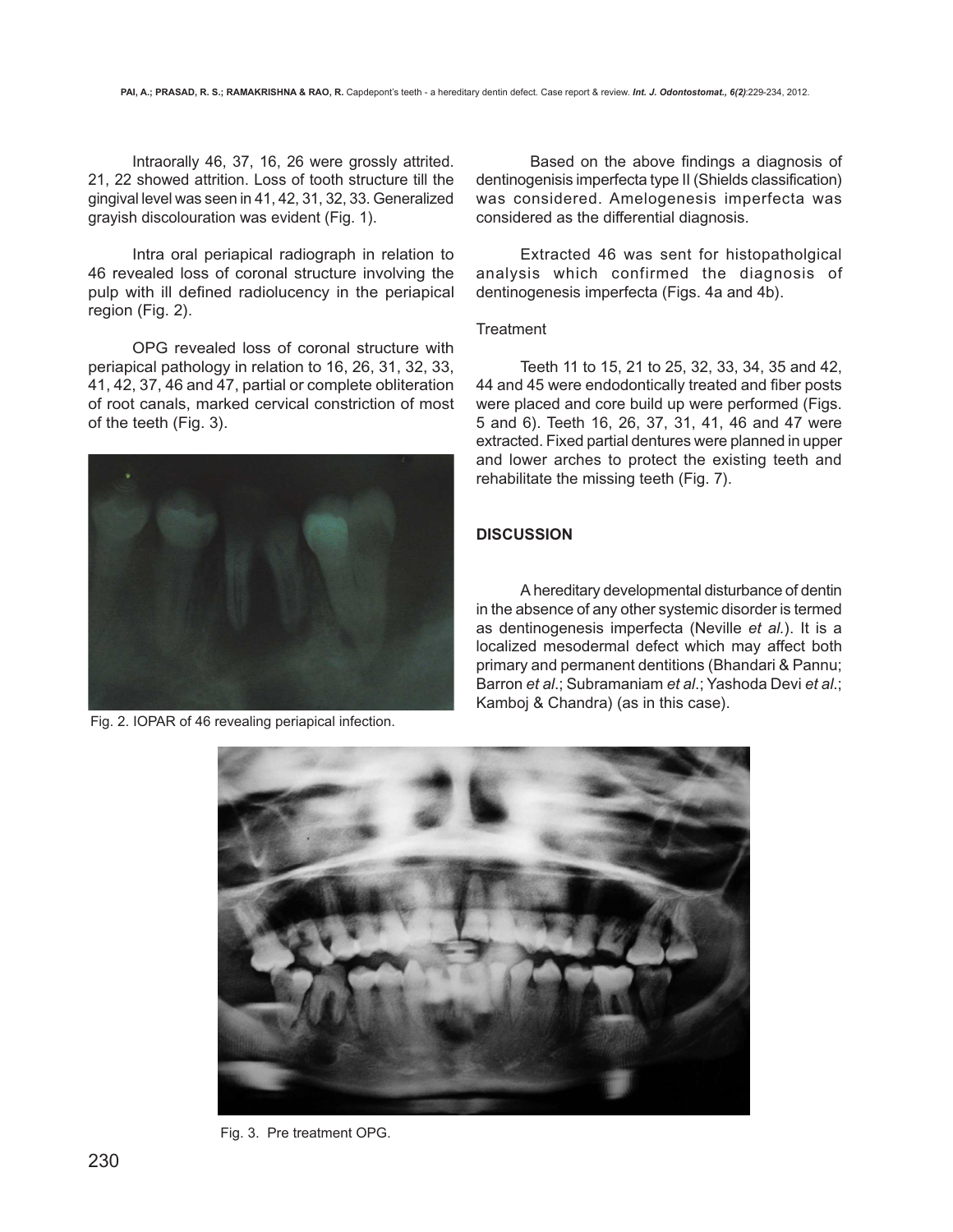**PAI, A.; PRASAD, R. S.; RAMAKRISHNA & RAO, R.** Capdepont's teeth - a hereditary dentin defect. Case report & review. *Int. J. Odontostomat., 6(2)*:229-234, 2012.





Fig. 4a. Histopathology showing constricted pulp chamber. Fig. 4b. Histopathology showing irregular dentinal tubules.



Fig. 5. Post endodontic treatment.



Fig. 6. Core buildup and crown cutting for fixed prosthesis placement.



Fig. 7. Post fixed prosthetic restoration.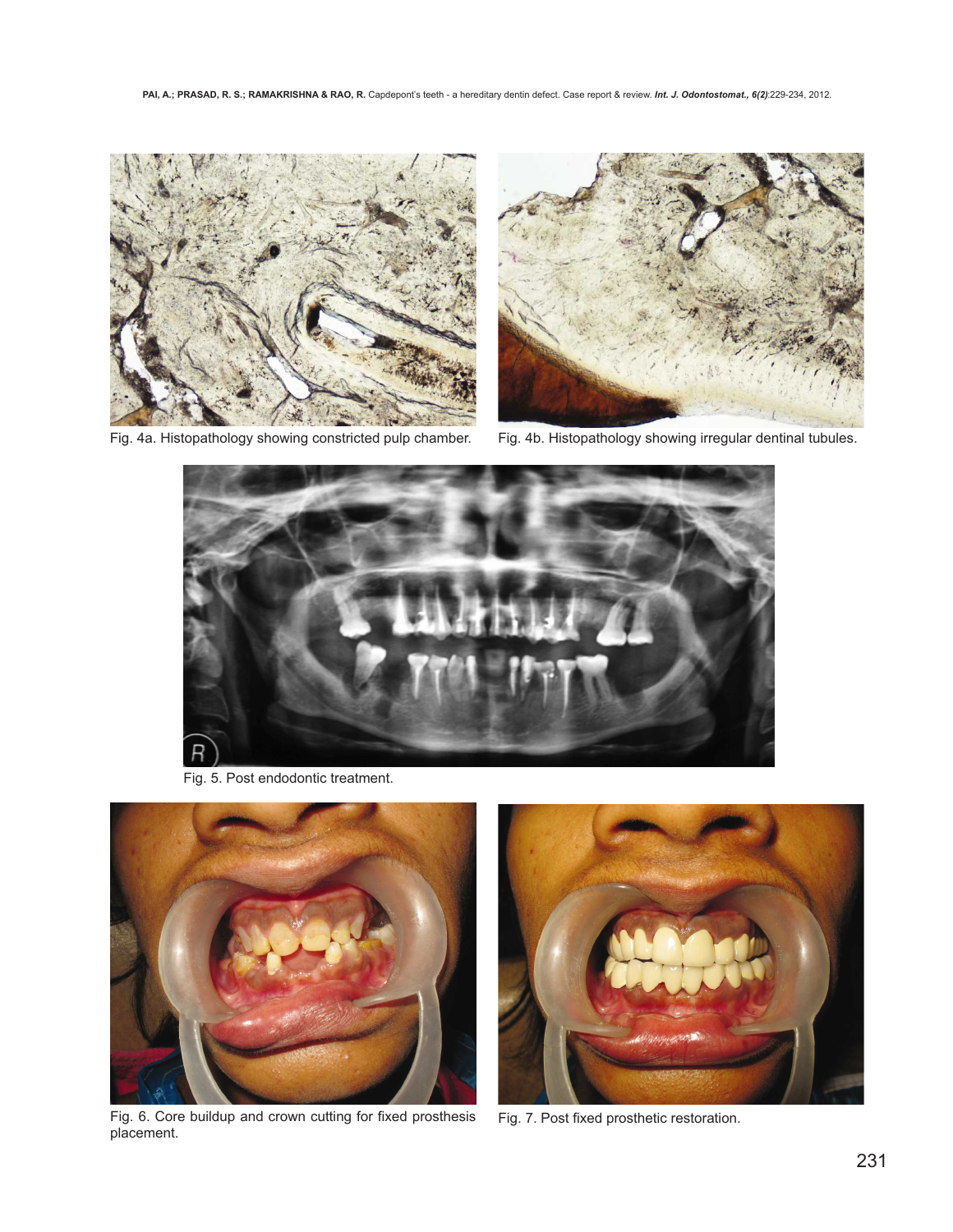Barret in 1882 first recognised this condition. Talbot as quoted by Witkop published the first report describing the disorder as an enamel defect. Skillen & Finn used the term hereditary opalescent dentin (Subramaniam et al.; Singh & Singh). Roberts & Schour proposed the term dentinogenesis imperfect in 1939. Hursey and associates investigated the racial correlation and reported a wide variation of manifestations of dentin defects (Singh & Singh).

Shields, Bixler and El-Kafraway in 1973 classified dentinogenesis imperfecta into three types.

Type I – DGI associated with osteogenesis imperfect (OI). Both are mesodermal defects, (although OI may occur without DGI).

Type II - DGI without OI.

Type III – Bradywine type. Its a rare variety characterized by shell teeth, with very little dentin and multiple pulp exposures in the primary teeth (Bhandari & Pannu; Barron et al.).

The molecular etiologies of the hereditary dentine defects elucidated so far is not accounted by the Shields' system (Barron et al.). After years of extensive research it has been proved that DGI is distinct from OI, which called for a revised classification as DGI 1- DGI without OI, corresponding to Shields type II or DGI 2- Bradywine type, corresponding to Shields type III.

However no substitute for Shields type I is provided in this classification (Bhandari & Pannu; Barron et al.; Shafer et al.).

**Molecular etiology.** Most hereditary dentin defects are secondary to mutations in the genes encoding the major protein constituents of dentin (Barron et al.).

DSPP gene (gene map locus 4q21.3) encoding dentin phosphoprotein and dentin sialoprotein (Kamboj & Chandra; Shafer et al.), its expression is hundred times higher in the dentin, but is also seen in bone, kidney, salivary gland and lung (Barron et al.). Mutations of this gene is the cause for dentinogenesis imperfecta.

From the initially translated polypeptide DSPP three distinct protein products, dentin sialoprotein (DSP), dentin glycoprotein (DGP) and dentin phosphoprotein (DPP) are formed (Barron et al.).

 Mutations in that region of the gene which encodes DPP results in dentinogenesis imperfecta II, as recently revealed by comprehensive analyses of DSPP. A combination of mis-sense and nonsense changes, splicing mutations and deletions are the overall mutations in DSPP resulting in retention of DSPP as a consequence of errors in signal peptide or subsequent processing events (Barron et al.).

DGI I and DGI II are allelic as recent studies state. MacDougall described the intervals separating four genes DSPP, DMP-1, IBSP and SPP1, that are involved in dental development (Shafer et al.).

Normal mantle dentin is formed within the dental papilla by the pre odontoblasts that seem to undergo normal cellular differentiation. Gradually due to the mutation in DSPP gene which plays an important role in dentinogenesis these normal odontoblasts are replaced by newly differentiated odontoblasts forming the dental papillae that fail to mature into fully functional odontoblasts secreting an abnormal collagen, which is under mineralized failing to form odontoblastic tubules resulting in dentinogenesis imperfecta (Yashoda Devi et al.).

**Clinical features**. Primary teeth are more severely affected than permanent teeth, with incisors and first molars more involved than second and third molars with blue brown, amber or gray discolouration (Barron et al.; Subramaniam et al.), and distinctive translucency (Neville et al.; Bhandari & Pannu). Separation of enamel from defective dentin is noted (Neville et al.; Bhandari & Pannu) which when exposed has a glassy, sclerotic appearance (Barron et al.), with accelerated attrition of teeth (Neville et al.; Bhandari & Pannu; Subramaniam et al.), with broader crowns with cervical constriction resulting in tulip shape (Singh & Singh) which were evident in this case.

Over closure of the jaw is a common consequence of tooth attrition seen in dentinogenesis imperfecta which may lead to altered inner ear shape and concomitant hearing deficits as suggested by Kim & Simmer. However the exact cause of the hearing loss cannot be explained (Barron et al.). Patient had no hearing defect in this case, also the cardinal signs of flaccid ligaments or fragile bones with previous history of sustained fractures pointing towards associated osteogenesis imperfecta (Singh & Singh) were absent. Hence this case could be categorized as DGI 1 (shields type II)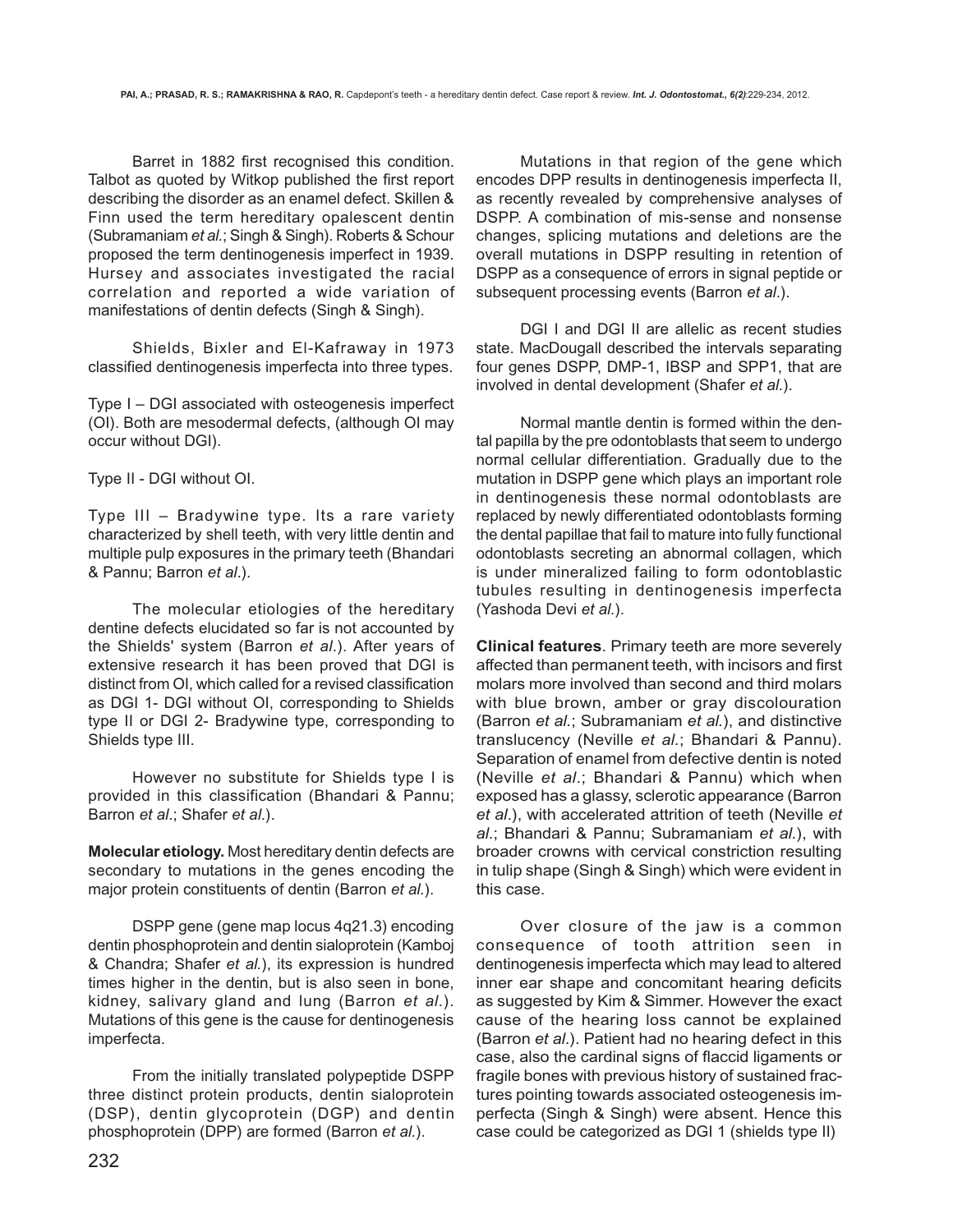**Histological features**. The peculiar shade of enamel though normal is the manifestation of the defective dentin with large areas of uncalcified matrix, composed of irregular dentinal tubules, larger in diameter. Readily degenerating odontoblasts which gets entrapped in the dentin matrix is common (Subramaniam et al.; Shafer et al.; Singh & Singh).

Barring a few subtle hypo calcification defects in the enamel rods just above the DEJ, the enamel appears normal. Although the DEJ appears qualitatively normal it appears flattened (Yashoda Devi et al.).

The histologic structure of the mantle dentin appears relatively normal histologically and the characteristic scalloping at the dentinoenamel junction is decreased or missing (Henke et al.).

**Chemical and physical features**. Water content is 60% above normal, with less inorganic content than that of normal dentin. The micro hardness of dentin is low and appxoximates that of cementum, explaining the rapid attrition rate in affected teeth (Bhandari & Pannu; Shafer et al.).

**Radiologic features**. Teeth exhibit bulbous crowns with cervical constriction, thin roots and early obliteration of pulp canals (Neville et al.; Subramaniam et al.; Yashoda Devi et al.; Singh & Singh). Some teeth may show normal or enlarged pulp chambers giving it a shell teeth appearance commonly seen in deciduous teeth (Neville et al.; Subramaniam et al.). Numerous periapical radiolucencies in non-carious teeth (Barron et al.) may be seen as in this case.

**Differential diagnosis**. DGI should be differentiated from amelogenesis imperfecta (AI), fluorosis & dentin dysplasia. AI can be recognized by its more clinically apparent enamel defect. The characteristic opalescence or grayish hue is absent. The teeth are usually sensitive with enamel being less radio-dense than dentin on radiographs. Pulp chamber and root canals are usually not sclerosed (Barron et al.).

Fluorosis is common in areas of increased fluoride content in water (fluoride belt) with patterns of discolouration that are bilateral, diffuse (not sharply demarcated), opaque, and white striations that run horizontally across the enamel (Abanto Alvarez et al.).

Both AI and fluorosis are associated with normal pulp chambers. Normal colouration of both the primary and permanent dentition is present in Dentin dysplasia type I, although their pulps are almost completely obliterated with extremely short roots and periapical radiolucencies (Yashoda Devi et al. & Shafer et al.).

Type- II dentin dysplasia does cause a discolored opalescent primary dentition with obliterated pulp chambers. But the permanent dentition is normal in colour and the pulp chambers are enlarged (Yashoda Devi et al. & Shafer et al.) giving a thistle tube appearance radiologically (Shafer et al.).

In congenital erythropoeitic porphyria the discolouration ranges from yellow through to green, brown and grey to black and is usually found at the necks of teeth with the enamel hypoplasias usually located in the coronal third of the teeth (Barron et al.).

Tetracycline can result in discolouration of both the primary and permanent dentitions. The discolouration varies from yellow or grey to brown and is dose dependent. It also depends on the time of drug intake which stains the teeth according to its rate of development. Alkaptonuria and congenital hyperbilirubinaemia can also cause intrinsic tooth staining (Watts & Addy, 2001) which have other associated signs and symptoms that are absent in DGI. Vitamin D-dependent rickets and vitamin D-resistant rickets can clinically and radiographically mimic DGI (Barron et al.).

DGI-I can be a variable feature of Ehlers Danlos syndrome (Watts & Addy), Goldblatt syndrome, Schimke immuno-osseous dysplasia, Brachioskeletogenital syndrome, and osteodysplastic and primordial short stature with severe microdontia, opalescent teeth, and rootless molars (Barron et al.).

**Management**. Genetic counseling to parents are important as DGI is inherited as an autosomal dominant pattern. There is a 50% chance that a child born to an affected parent will be affected themselves (Barron et al.).

Since the primary dentition is more severely affected in DGI, early diagnosis and treatment is important. Attrition with pulpal involvement, abscesses, rapid decrease in vertical dimension (Barron et al.; Sapir & Shapira, 2001) are the problems to be addressed.

Various restorative materials like glass ionomer, composite, polycarboxylate and stainless steel crowns